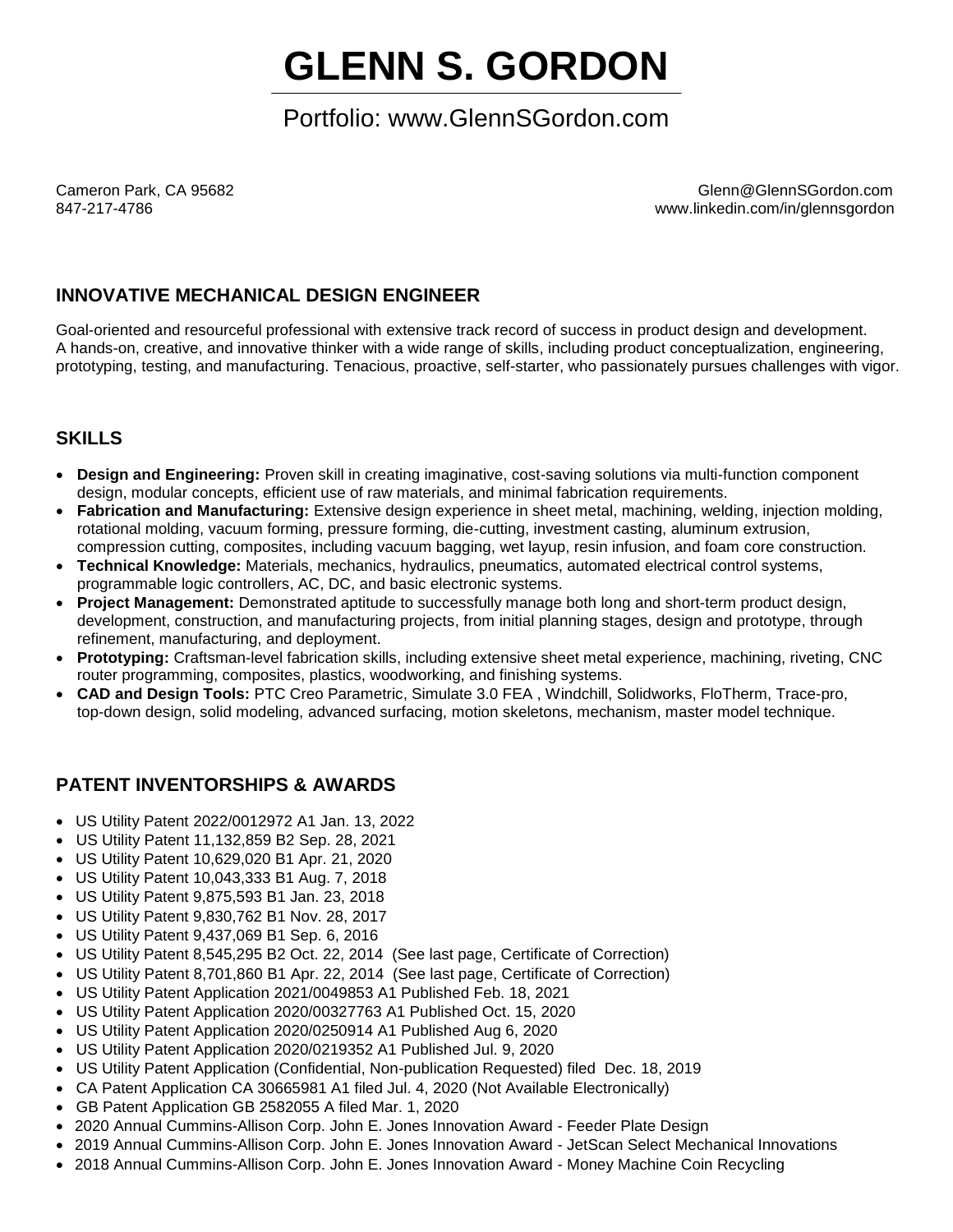### **EXPERIENCE**

#### **Senior Mechanical Solutions Engineer, NSG Thermal Mechanical Group <b>CES COSET 1000000** October 2021 - Present **Intel Corporation / Solidigm Technology, Folsom CA**

Manufacturer of technically advanced Solid State Drives (SSDs) for use in data center and server applications.

Improving department efficiency and productivity by working to establish group design standards. Serving in mentoring roles for junior engineers and interns, to familiarize them with various fabrication methods and design practices.

- Leading E1.L SSD form-factor cost reduction efforts, including DFM and DFA considerations, to evolve new fabrication and manufacturing processes, moving away from traditional machining-intensive construction.
- Innovating in the development of liquid immersion cooling systems for future generation SSDs, for thermal solutions beyond the capability of traditional airflow cooling.
- Closely interfacing with manufacturing and PCB developers to optimize next-generation AiC PCIe SSDs mechanical design, 1500g shock and survivability, and computational fluid dynamic and wind-tunnel correlated thermal solutions.

#### **Senior Mechanical Solutions Engineer (Independent Contractor) July 2020 – Dec 2020 Coinstar - LLC, Bellevue, Washington**

Financial Tech Company focusing on the conversion of coin into paper currency, donations, Bitcoin, and gift cards via worldwide kiosk network.

Critical and time-sensitive projects assigned by Senior VP of Technology related to the immediate lifespan, COVID-19 safety, and servicing of kiosk network. Vital role to protect company's secured position in the Financial Tech marketplace.

- Sourced and recommended four independent printer replacements for 22,000 kiosks to fit non-standard hardware, software, mechanical integration, technician, and user interface. Recommendation fed \$10M+ decision in order to eliminate dependency on any one printer manufacturer, due to imminent end-of-life supply crisis from current vendor.
- Tasked with the research and development of various means to make kiosks safe for consumers from SARS-CoV-2 while protecting delicate electronic components of the kiosks. Provided recommendations and procedures which are utilized by field service technicians.
- Conducted comprehensive study of historical failure modes to develop methodology to predict and proactively reduce maintenance burden per kiosk. Analysis focused on linear regression, multiple regression, and survival analysis.

### **Senior Mechanical Design Engineer / Special Projects Development Nov 2005 – Apr 2020 Cummins-Allison Corporation, Mount Prospect, Illinois**

Manufacturer of high-speed coin and currency counting, sorting, and counterfeit detection equipment.

Reported directly to the company President as a free thinker and idea generator for new product concepts and designs, principles of operation, prototypes, feasibility, and other engineering problem-solving challenges.

- As mechanical lead on Cummins-Allison's projects, coordinated product development across various disciplines, including mechanical/manufacturing engineering, hardware/software, product management/service, and marketing.
- Served as lead mechanical engineer on multiple R&D and product development projects. Managed computer aided design (CAD) models for top-down design and motion skeleton management, industrial design, master model technique for enclosures, internal mechanisms, note/coin paths, switchers, diverters, transportation, and containment.
- Led cost reduction efforts on current designs and redesigns by reducing part count, and by creating multi-function modular components which served to minimize material use, increased reliability, decreased noise levels, reduced assembly labor, and decreased service interval and effort.

#### **Electro-Mechanical Design Engineer / Manufacturing Engineer Jan 1996 – Oct 2005 Protech Structural Industries (PSI), Arlington Heights, Illinois**

Manufacturer of automated teller machine (ATM) kiosks and enclosures, pneumatic cash transfer systems, and other banking equipment.

- Designed, prototyped, and managed all PSI engineering projects since company's inception including: Modular ATM buildings, ATM surrounds, ATM security, environmental controls, free-standing canopies, illuminated building sign boxes, vehicle clearance barriers, pneumatic cash transfer systems, turbine packs, and air-shifting valves.
- Interfaced directly with PSI's network of equipment dealers and direct sales customers for product support, graphics and artwork specifications, customization needs, and customer feedback for product improvement.
- Created the Evolution Series modular ATM buildings using pioneering monocoque construction techniques ional welded tube fabrication helping to secure PSI's market position and enabled acquisition of key accounts from major industry competitors.